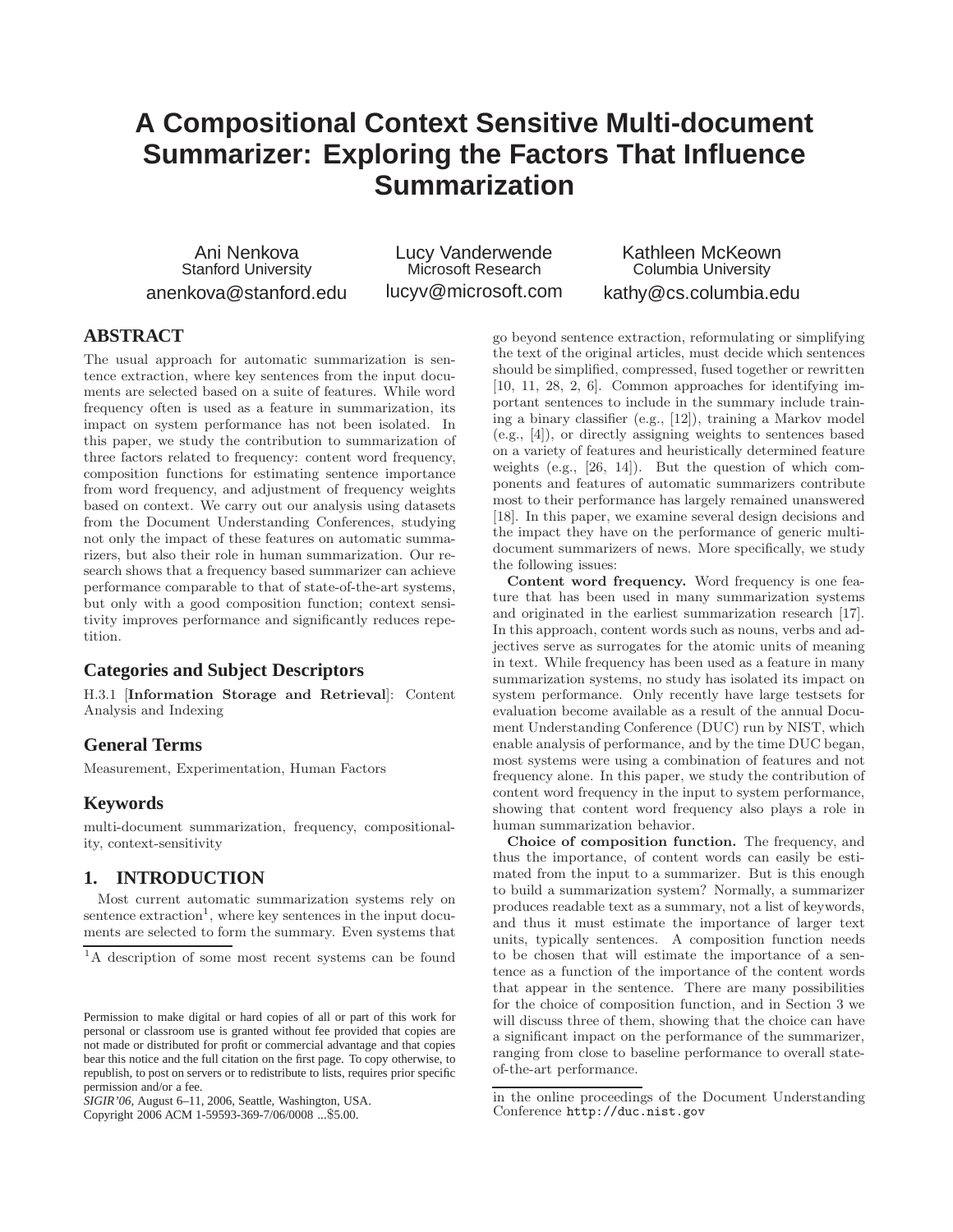Context sensitivity. The notion of importance is not static: it depends on what has been already said in a summary. Context adjustment is especially important for multidocument summarization (MDS), where the input consists of many articles on the same topic. Several articles might contain sentences expressing the same information. It is possible that they all get high importance weights and the summary will contain repetitive information. Avoiding repetition in the summary is a goal in summarization systems, since the very purpose of the summary is to reduce redundancy. We propose a method for context sensitivity and pinpoint its contribution to multi-document summarization performance. In Section 4 we show how context sensitivity adjustment improves content selection and reduces repetition in the summary.

We now proceed to a detailed discussion of these three aspects in the following sections.

# **2. FREQUENCY IN HUMAN SUMMARIES**

One of the issues studied since the inception of automatic summarization in the 60s is that of human agreement [24]: different people choose different content for their summaries [27, 23, 19]. More recently, others have studied the degree of overlap between input documents and human summaries [5, 1]. The natural question that arises if we combine the two types of studies is whether features in the input can allow us to predict what content humans would choose in a summary, and what content they would agree on. If such predictors are identified, they could be used as features for content selection by an automatic system. In this section, we focus on frequency, investigating the association between content that appears frequently in the input, and the likelihood that it will be selected by a human summarizer for inclusion in a summary. This question is especially important for the multi-document summarization task, where the input consists of several articles on the same topic and usually contains a considerable amount of repetition of the same facts across documents. We first discuss the link between frequency in the input at the word level and the appearance of words in human summaries (Section 2.1), and then look at frequency at a semantic level, using manually identified semantic content units (Section 2.2).

## **2.1 Content word frequency and importance**

In order to study how frequency influences human summarization choices, we used the 30 test sets for the multidocument summarization task from the large-scale common data set evaluation conducted within the DUC 2003. For each set, the input for summarization was available, along with four human abstracts for the input and the summaries produced by automatic summarizers that participated in the conference that year. Each of the inputs contained around 10 documents and the summaries were 100 words long. The counts for frequency in the input were taken over the concatenation of the documents in the input set.

The following instructions had been given to the human summarizers: "To write this summary, assume you have been given a set of stories on a news topic and that your job is to summarize them for the general news sections of the Washington Post. Your audience is the educated adult American reader with varied interestes and background in current and recent events."

## *2.1.1 Words frequent in the input appear in human summaries*

We first turn to the question Are content words that are very frequent in the input likely to appear in at least one of the human summaries? We exclude stop words from consideration in this study, and use only nouns, verbs and adjectives. Table 1 shows the percentage of the N most frequent content words from the input documents that also appear in the human models, for  $N = 5, 8, 12$ . In order to compare how many of these matches are achieved by a good automatic summarizer, we picked one of the top performing summarizers and computed how many of the N most frequent words from the input documents appeared in its automatic summaries, and the numbers are shown in the second row of table 1. For example, the table shows that, across the 30 sets, 95% of the five most frequent content words in the input were also used in at least one of the summaries, while the automatic summarizer used only 84% (first column of table 1).

A comparison of this nature is helpful because in the commonly used intrinsic evaluations for summarization (discussed in more detail in Section 5), automatic summaries are evaluated by measuring their overlap with multiple human summaries/models.

|         |        |           | Used by $\vert$ 5 most freq 8 most freq 12 most freq |
|---------|--------|-----------|------------------------------------------------------|
| Human   | 94.66% | $91.25\%$ | 85.25%                                               |
| Machine | 84.00% | 77.87%    | 66.08%                                               |

Table 1: Percentage of the N most frequent words from the input documents that appear in the four human models and in a state-of-the-art automatic summarizer (average across 30 input sets).

Two observations can be made about the table:

- 1. The high frequency words from the input are very likely to appear in the human models: the more frequent a word is in the input, the more likely it is that it will appear in a human summary. This confirms that frequency is one of the factors that impact a human's decision to include specific content in a summary. Probably observing frequency in the input indirectly helps the writers to resolve other constraints such as personal interests and background knowledge.
- 2. For the automatic summarizer, the trend to include more frequent words is preserved: the automatic summaries include 84% of the five most frequent words in the input, 78% of the 8 most frequent words, and 66% of the 12 most frequent. But the numbers are lower than those for the human summaries and the overlap between the machine summary and the human models can be improved if the inclusion of these most frequent words is targeted. As we will show later, it is possible to develop a summarizer that includes a percentage of most frequent words equivalent to that in four human summaries. Trying to maximize the number of matches with the human models is reasonable, since on average across the 30 sets, the machine summary contained 30 content words that did not match any word in a human model.<sup>2</sup>

 $2E$ ven though no rigorous study of the issue has been done, it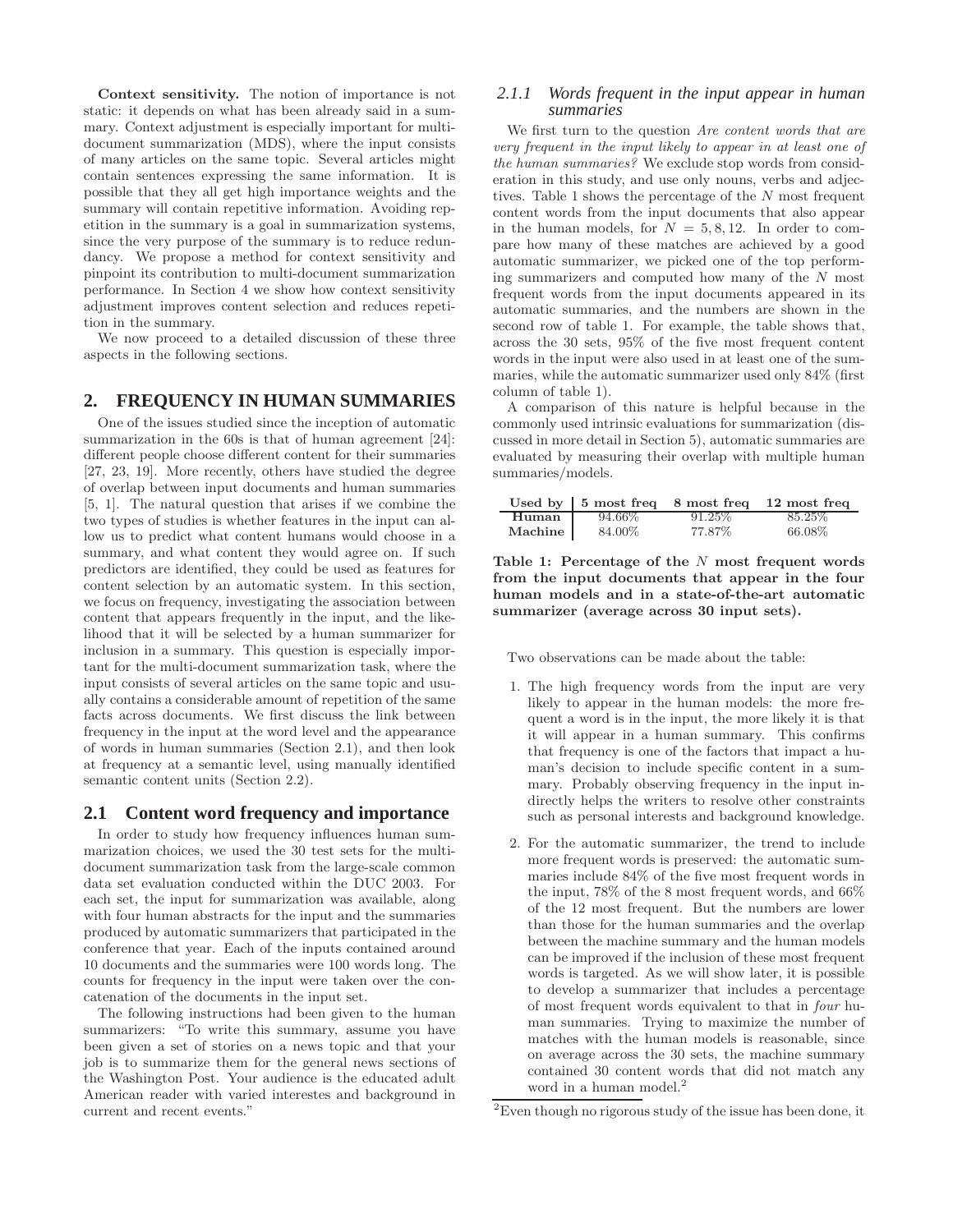|       |      | Class $C_i$ Average $ C_i $ Average frequency |
|-------|------|-----------------------------------------------|
|       |      |                                               |
| $C_3$ |      | 14                                            |
| $C_2$ | 24   |                                               |
| 65    | 82   |                                               |
|       | 1115 |                                               |

Table 2:  $C_i$  (the first column) is the class of words that appear in i human summaries, Average  $|C_i|$ (the second column) is the average size of class  $C_i$ , and the third column gives the average frequency of words in each class. The averages are computed for the 30 DUC'03 test sets.

## *2.1.2 Humans agree on words that are frequent in the input*

In the previous section we observed that the high frequency words in the input will tend to appear in some human model. But will high frequency words be words that the humans will agree on, and that will appear in many human summaries? In other words, we want to partition the words in the input into five classes  $C_n$  depending on how many human summaries they appear in,  $n = 0...4$ , and check if high class number is associated with higher frequency in the input for the words in the class. A word falls in  $C_0$  if it does not appear in any of the human summaries, in  $C_1$  if it appears in only one human summary and so on. Now we are interested to see how frequent the words in each class were in the respective input.

We found that, in fact, the words that human summarizers agreed to use in their summaries include the high frequency ones and the words that appear in only one human summary tend to be low frequency words as can be seen in table 2. The content words that were used by all four summarizers (in class  $C_4$ ) had average frequency in the input equal to 31, while the words that never appeared in a human summary appeared on average about two times in the entire input of ten articles.

In the 30 sets of DUC 2003 data, the state-of-the-art machine summary contained 69% of the words appearing in all 4 human models and 46% of the words that appeared in 3 models. This indicates that high-frequency words, which human summarizers will tend to select and thus will be rewarded for example during automatic evaluation, are missing from the summary.

#### *2.1.3 Formalizing frequency: the multinomial model*

The findings from the previous sections suggest that frequency in the inputs is strongly indicative of whether a word will be used in a human summary. We start out with assessing the plausibility of a formal method capturing the relation between the occurrence of content words in the input and in summaries by modeling the appearance of words in the summary under a multinomial distribution estimated from the input. That is, for each word  $w$  in the input vocabulary, we associate a probability  $p(w)$  for it to be emitted into a

| Summarizer              | Log-likelihood | Sum.                  | Log-like. |
|-------------------------|----------------|-----------------------|-----------|
| $H$ uman!:              | $-198.65$      | System <sub>6</sub> : | $-213.65$ |
| $H$ uman $2$ :          | $-205.90$      | $H$ uman $9:$         | $-215.65$ |
| $\mathbf{H}$ uman $3$ : | $-205.91$      | System7:              | $-215.92$ |
| $Human\$                | $-206.21$      | System <sub>8</sub> : | $-216.04$ |
| $\mathbf{H}$ uman $5$ : | $-206.37$      | System9:              | $-216.20$ |
| System1:                | $-208.21$      | System10:             | $-216.24$ |
| $H$ uman $6$ :          | $-208.23$      | System11:             | $-218.53$ |
| $H$ uman $7:$           | $-208.90$      | System12:             | $-219.21$ |
| System2:                | $-210.14$      | System13:             | $-220.31$ |
| System3:                | $-211.06$      | $S$ ystem $14$ :      | $-220.93$ |
| $H$ uman $8$ :          | $-211.95$      | System15:             | $-223.03$ |
| System4:                | $-212.57$      | System16:             | $-225.20$ |
| System <sub>5</sub> :   | $-213.08$      | $\mathbf{H}$ uman10:  | $-227.17$ |

Table 3: Average log-likelihood for the summaries of human and automatic summarizers in DUC'03. All summaries were truncated to 80 words to neutralize the effect of deviations from the required length of 100 words

summary. It is obvious that words with high frequency in the input will be assigned high emission probabilities.

The likelihood of a summary then is

$$
L[sum; p(w_i)] = \frac{N!}{n_1! \dots n_r!} p(w_1)^{n_1} \cdot \dots \cdot p(w_r)^{n_r} \qquad (1)
$$

where  $N$  is the number of words in the summary,  $r$  is the number of unique words in the summary,  $n_1 + ... + n_r = N$ and for each i,  $n_i$  is the number of times word  $w_i$  appears in the summary and  $p(w_i)$  is the probability of  $w_i$  appearing in the summary estimated from the input documents. In order to confirm the hypothesis that human summaries have high likelihood under a multinomial model, we computed the log-likelihood  $log[L(sum; p(w_i))]$  of all human and machine summaries from DUC'03 (see Table 3). There were 30 summaries from each system, and 12 summaries from each person. The log-likelihood is computed rather than the likelihood in order to avoid numeric problems such as underflow for very small probabilities. If human summaries have higher likelihood under the model than machine ones, we can conclude that a multinomial model captures more aspects of the human summarization process than of that of current automatic summarizers. And indeed: the loglikelihood of summaries produced by human summarizers were overall higher than for those produced by systems and the fact that the top five highest log-likelihood scores belong to humans indicate that some humans indeed employ a summarization strategy informed by frequency.<sup>3</sup>

#### **2.2 Frequency of semantic content units**

We established that high-frequency content words in the input are very likely to be used in human summaries, and that there will be a consensus about their inclusion in a summary between different human summarizers. But the co-occurrence of words in the inputs and the human summaries does not necessarily entail that the same facts have been covered. A better granularity for such investigation is the semantic content unit, an atomic fact expressed in a

can be considered that the content words that do not match any of the models describe "off-topic" events. This is consistent with the results from the quality evaluation of machine summaries in which human judges perceived more than half of the summary content to be "unnecessary, distracting or confusing."

<sup>3</sup>Other humans might have other strategies, such as giving maximum coverage of topics mentioned in the input, even those mentioned only once. Human10 appears to have such a strategy for example (after examination of his summaries).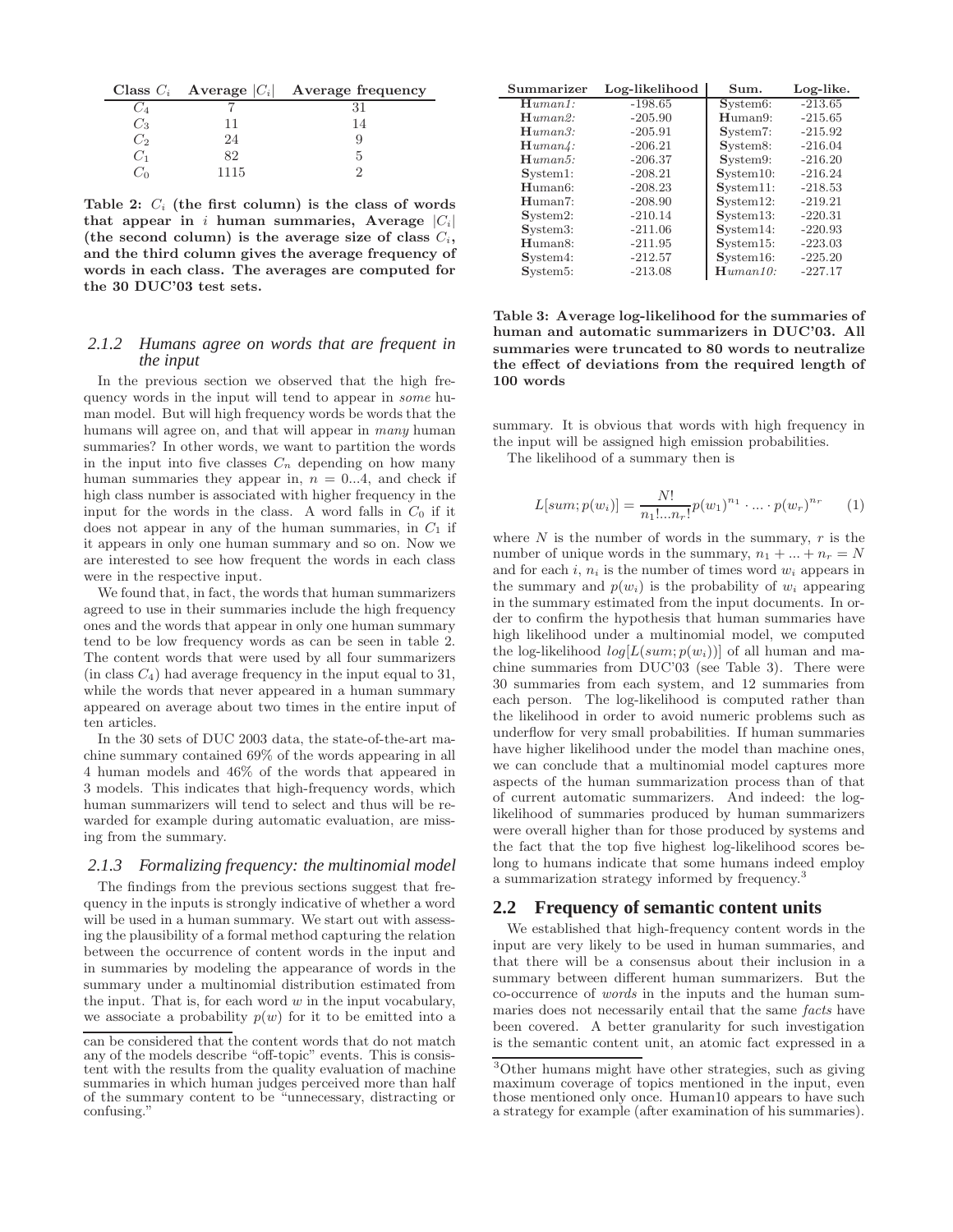text, such as the summary content units that form the basis of the pyramid method used for evaluation in the last DUC [19, 22]. In this annotation procedure, the content units are manually annotated<sup>4</sup>, and expressions with the same meaning are linked together, even when there are differences in wording. For example, two documents can contain the sentences "Pinochet was arrested in the UK" and "Pinochet's arrest in Britain caused international controversy". While the wording is not exactly the same, both sentences express the content units Pinochet was arrested and The arrest took place in Britain.

Evans and McKeown [8] annotated 11 sets of DUC 2004 input documents and human written summaries for content units following the pyramid approach. Based on their annotation, we were able to measure how predictive the frequency of content units in the documents is for the selection of a content unit in a human summary. As in our study for words, we looked at the  $N$  most frequent content units in the inputs and calculated the percentage of these that appeared in any of the human summaries. Similarly to the case of words, of the 5 most frequent content units, 96% appeared in a human summary across the 11 sets. The respective percentages for the top 8 and top 12 content units were 92% and 85%. Thus content unit frequency is highly predictive for inclusion in a human summary, with the percentage of high frequency content units that are expressed in human summaries almost identical to the percentage for content words, presented in table 1.

Content units that are expressed in more human summaries, also occurred more often in the input, in agreement with the conclusion we drew from the analogous investigation on the word level.

In an additional experiment to confirm the hypothesis that frequency of content units is a predictive feature for summarization, we used the summarizer evaluation based on the 11 sets and reported in [7], and we computed the correlation between the weight of a content unit from the input documents (equal to the number of times the content unit was expressed in the input/its frequency) and the content unit weight from human summaries (equal to the number of summarizers that expressed the content unit in their summaries of the input). The Pearson's correlation coefficient between the input and human summaries weights is 0.64 (p-value=0), strongly indicating that content units that are repeated in several documents are likely to be picked in consensus by several humans and showing that frequency in the input helps predict human agreement in terms of content units. The lower than perfect correlation shows that there are other factors at play that influence human content selection decisions, which we do not find surprising at all and the discovery of which will be the focus of future work.

# **3. COMPOSITION FUNCTIONS**

Now that we have shown that frequency is a good predictor of content in human summaries and that human summaries have higher likelihood under a multinomial model, how can we extend these empirical findings to building a summarizer? The question is not trivial: normally, only the frequency of content words can be easily obtained from the input, but how is the frequency of words to be combined in order to get an estimate for the importance of sentences, the usual units for extraction in summarization? We can define a family of summarizers,  $SUM_{CF}$ , where  $CF$  is the combination function yielding the importance of a sentence based on the words contained in that sentence. Different choices of CF will give different summarizers from the frequency based summarizer family. Below we outline the overall summarization algorithm and discuss possible choices of CF.

#### Context-sensitive frequency-based summarizer

- Step 1 Compute the probability distribution over the words  $w_i$  appearing in the input,  $p(w_i)$  for every  $i; p(w_i)$  $\frac{n}{N}$ , where *n* is the number of times the word appeared in the input, and  $N$  is the total number of content word tokens in the input. Only verbs, nouns, adjectives and numbers are considered in the computation of the probability distribution. Note that if part-ofspeech tag were unavailable, we could use a simple stop word list in order to decide which words to count as content words.
- **Step 2** Assign an importance weight to each sentence  $S_j$  in the input as a function of the importance of its content words.

 $Weight(S_i) = CF[p(w_i)]$  for  $w_i \in S_j$ 

- Step 3 Pick the best scoring sentence under the scoring function CF from the previous step.
- Step 4 If the desired summary length has not been reached, go back to Step 2.

Different summarizers  $SUM_{CF}$  can be obtained by making different choices for the composition function  $CF$ . Three obvious candidates for CF are:

**Product**  $(CF \equiv \prod)$  For this choice of  $CF$  $Weight(S_j) = \prod_{w_i \in S_j} p(w_i)$ 

**Average** 
$$
(CF \equiv Avr)
$$
 For this choice of  $CF$   
\n
$$
Weight(S_j) = \frac{\sum_{w_i \in S_j} p(w_i)}{|\{w_i|w_i \in S_j\}|}
$$

**Sum** 
$$
(CF \equiv \sum)
$$
 For this choice of  $CF$   
Weight $(S_j) = \sum_{w_i \in S_j} p(w_i)$ 

Each of these choices for  $CF$  leads to a different frequency based summarizer and we will see that the specific choice has a huge impact on the performance of the summarizer; not all frequency-based summarizers perform well.

How does a summarizer  $SUM_{CF}$  do in terms of inclusion of top frequency words compared to humans and other top performing systems? Table 4 shows the percentage of the N most frequent words from the DUC'03 documents that also appear in  $SUM_{Avr}$  summaries. As expected, these are much higher than the percentages for the non-frequency oriented machine summarizer; moreover, they are even higher than in all four human models taken together.

# **4. CONTEXT ADJUSTMENT**

Using frequency alone to determine summary content in multi-document summarization will result in a repetitive summary. We can adjust the algorithm to account for information included so far by adding Step 3.5, shown below.

<sup>4</sup>Using a convenient visualization tool, DUCView.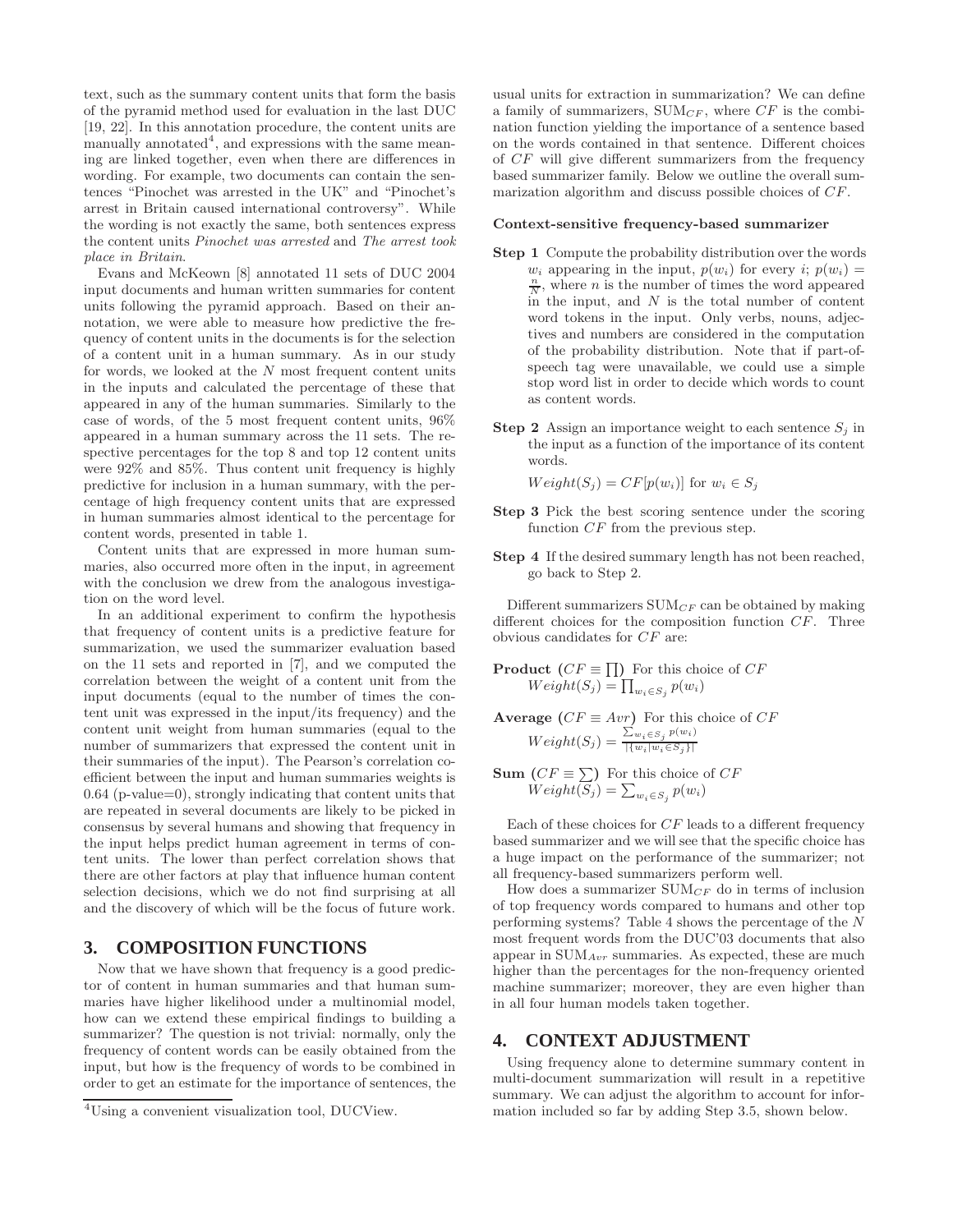|                      | Used by $\vert$ 5 most freq 8 most freq |           | 12 most freq |
|----------------------|-----------------------------------------|-----------|--------------|
| Human                | $94.66\%$                               | $91.25\%$ | 85.25\%      |
| Machine              | 84.00%                                  | 77.87\%   | 66.08%       |
| $\mathbf{SUM}_{Avr}$ | 96.00%                                  | 95.00%    | 90.83%       |

Table 4: Percentage of the N most frequent words from the input documents that appear in one of the four human models, a state-of-the-art machine summarizer and  $SUM_{Avr}$ , a new machine summarizer based on frequency that uses the average as a composition function.

**Step 3.5** For each word  $w_i$  in the sentence chosen at step 3, update its probability by setting it to a very small number close to 0. Here we used 0.0001 for this number.

It serves a threefold purpose:

- 1. It gives the summarizer sensitivity to context. The notion of what is most important to include in the summary changes depending on what information has already been included in the summary.
- 2. By updating the probabilities in this intuitive way, we also allow words with initially low probability to have higher impact on the choice of subsequent sentences. If we look back at table 2, we see that this is a reasonable goal, since the large class of words that were expressed only in one model were not that frequent; that is, content that humans will not necessarily agree on, but is still good for inclusion, is not characterized by high frequency.
- 3. The update of word probability gives a natural way to deal with the redundancy in the multi-document input. In fact, in terms of content units, the inclusion of the same unit twice in the same summary is rather improbable. As we see in the following evaluation section, no further checks for duplication seem to be necessary.

In the next section, we evaluate the algorithm both with and without step 3.5, showing that when it is removed from the algorithm, the summarizer does worse on content selection and there is a substantial increase in information repetition in the summary.

## **5. EVALUATION RESULTS**

To evaluate the performance of the three  $SUM_{CF}$  summarizers, both with and without context sensitive adjustment, we use the test data from two large common data set evaluation initiatives—the 50 test sets for multi-document summarization task for DUC 2004 and the common test set provided in the 2005 Machine Translation and Summarization Evaluation (MSE) initiative. Both tasks were to produce a generic 100-word summary of several related articles, but in the MSE task some of the input consisted of machine translated text.

#### **Document Understanding Conference**

We used the data from the 2003 DUC conference for development and the data from the 2004 DUC as test data,

|                    |     | $System$ # of sentences Sentences per summary |
|--------------------|-----|-----------------------------------------------|
| $\text{SUM}_{\Pi}$ | 270 | 5.40                                          |
| $SUM_{Arr}$        | 223 | 4.46                                          |
| $SUM_{\nabla}$     | 155 | 3.10                                          |

Table 5: Number of sentences in systems' summaries: the choice of composition function  $CF$  affects systems' preference to longer or shorter sentences and  $SUM_{Avr}$  is the more balanced one.

which we report on here. We tested the  $\text{SUM}_{CF}$  family of summarizers on the 50 sets from the generic summary task in 2004 DUC.

Even before analysis of quantitative metrics, we can see that the choice of combination function  $CF$  has a significant impact on summarizer performance. One would expect that the probabilistic summarizer  $\text{SUM}_{\Pi}$  would favor shorter sentences because as the sentence gets longer, their overall probability involves the multiplication of more word probabilities (numbers between 0 and 1) and thus overall longer sentences will have lower probability. Exactly the opposite would be expected from  $\text{SUM}_{\sum}$ , which assigns sentences a weight equal to the sum of probabilities of the words in the sentence. The more words there are in the sentence, the higher the sentence weight will tend to be.  $\text{SUM}_{Avr}$  is a compromise between the two extremes. To confirm this intuition about the behavior of the summarizers depending on the choice of CF, we looked at the length in sentences of the summaries that they produced. Table 5 shows the number of sentences across the 50 summaries produced by each of the systems. Our intuition is confirmed, with  $\text{SUM}_{\Sigma}$ producing summaries of about three sentences and  $\text{SUM}_{\Pi}$ getting about five sentences per summary, for the same size in words. The average human summary for the same topics has around four sentences, close that for  $SUM_{Avr}$ .

For the evaluation, we use the ROUGE-1 automatic metric, which has been shown to correlate well with human judgments based on comparison with a single model [15, 13] and which was found to have one of the best correlations with human judgment on the DUC 2004 data [21] among the several possible automatic metrics. In addition, we report the ROUGE-2 and ROUGE-SU4 metrics, which were used as official automatic evaluation metrics for MSE 2005 and DUC 2005.

The results are obtained with ROUGE version 1.5.5 with the settings used for DUC 2005 (with -s option for removing stopwords for ROUGE-1).<sup>5</sup>

All summaries were truncated to 100 words (space delimited tokens) for the evaluation, as is normally done in DUC evaluations. The first column of table 6 also lists the number of words in the 50 summaries in the test set. Some systems did not generate the longest possible summary. Peer 120 was an extreme example, producing summaries with average length of 78 words. But the impact of peer summary length on the final ranking of the systems is unlikely to be big, since most systems produced summaries very close to the required 100 word limit.

An approximate result on determining which differences in scores are significant can be obtained by comparing the 95% confidence intervals for each mean. Significant differences

<sup>&</sup>lt;sup>5</sup>The exact parameters we used were  $-n$   $2 -x -m -2$   $4 -u -c$ 95 -r 1000 -f A -p 0.5 -t 0 -d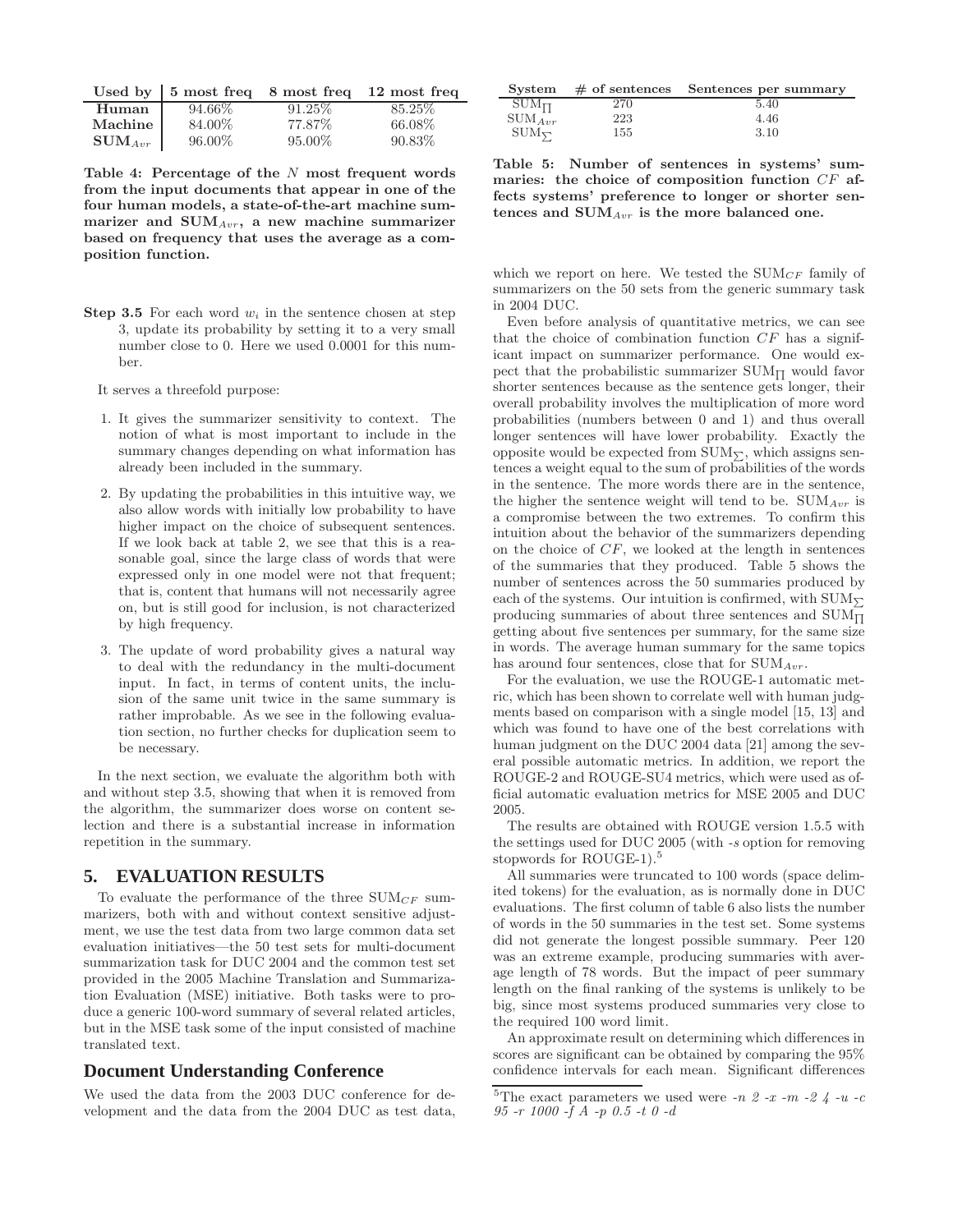| <b>SYSTEM</b>                | $\mathop{\mathrm{ROUGE-1}}$ | $ROUGE-2$                | ROUGE-SU4                |
|------------------------------|-----------------------------|--------------------------|--------------------------|
| peer 65 (4988)               | 0.305(0.289; 0.320)         | $0.089$ $(0.081; 0.098)$ | 0.130(0.123; 0.137)      |
| peer 34 (4954)               | 0.287(0.271; 0.305)         | $0.074$ $(0.065; 0.083)$ | $0.121$ $(0.113; 0.129)$ |
| peer 102 (4951)              | 0.285(0.268; 0.303)         | $0.084$ (0.076; 0.091)   | $0.126$ $(0.119; 0.132)$ |
| $\text{SUM}_{\Sigma}$ (5000) | $0.283$ $(0.267; 0.300)$    | $0.079$ $(0.072; 0.087)$ | 0.122(0.115; 0.129)      |
| peer 124 (4988)              | $0.282$ $(0.265; 0.300)$    | $0.081$ $(0.073; 0.088)$ | $0.123$ $(0.116; 0.131)$ |
| $SUM_{A_{ur}}(5000)$         | 0.280(0.265; 0.297)         | 0.076(0.069;0.084)       | $0.121$ $(0.115; 0.127)$ |
| peer 44 (4854)               | 0.273(0.256; 0.290)         | $0.076$ $(0.067; 0.084)$ | 0.119(0.111; 0.126)      |
| peer 81 (4994)               | $0.268$ $(0.251; 0.285)$    | $0.078$ $(0.070; 0.087)$ | $0.121$ $(0.113; 0.128)$ |
| peer 55 (4971)               | $0.262$ $(0.247; 0.280)$    | $0.069$ $(0.062; 0.077)$ | 0.114(0.107; 0.121)      |
| peer $93(4612)$              | 0.253(0.235; 0.271)         | 0.072(0.066; 0.080)      | $0.107$ $(0.101; 0.114)$ |
| $SUM_{AvrNoAdjust}$ (5000)   | 0.252(0.235; 0.269)         | 0.075(0.069; 0.083)      | 0.116(0.108; 0.124)      |
| peer 120 (3903)              | 0.251(0.231; 0.271)         | $0.077$ $(0.068; 0.085)$ | $0.108$ $(0.099; 0.117)$ |
| peer 117 (4997)              | $0.238$ $(0.221; 0.257)$    | $0.057$ $(0.051; 0.063)$ | $0.107$ $(0.100; 0.113)$ |
| peer $140(5000)$             | 0.239(0.219; 0.260)         | $0.068$ $(0.060; 0.076)$ | $0.108$ $(0.101; 0.116)$ |
| peer 11 (4172)               | 0.239(0.218; 0.259)         | $0.071$ $(0.062; 0.080)$ | 0.105(0.096; 0.114)      |
| peer $138(5000)$             | 0.230(0.211; 0.253)         | $0.069$ $(0.061; 0.077)$ | $0.106$ $(0.098; 0.113)$ |
| $\text{SUM}_{\Pi}$ (5000)    | 0.227(0.210; 0.245)         | 0.058(0.050; 0.065)      | $0.104$ $(0.097; 0.110)$ |
| Baseline $(4899)$            | $0.202$ $(0.183; 0.221)$    | $0.061$ $(0.052; 0.070)$ | $0.098$ $(0.092; 0.106)$ |
| peer27(4686)                 | 0.185(0.166; 0.204)         | $0.046$ $(0.039; 0.055)$ | 0.090(0.083; 0.098)      |
| peer123 (4338)               | 0.189(0.173; 0.206)         | $0.049$ $(0.043; 0.056)$ | 0.090(0.084; 0.096)      |
| peer $111(5000)$             | 0.063(0.053; 0.073)         | $0.016$ $(0.013; 0.019)$ | $0.057$ $(0.053; 0.061)$ |

Table 6: DUC'04 ROUGE-1, ROUGE-2 and ROUGE-SU4 stemmed, stop-words removed for ROUGE-1 test set scores and their 95% confidence intervals for participating systems, the baseline, and  $\text{SUM}_{CF}$ .

are those where the confidence intervals for the estimates of the means for the two systems either do not overlap at all, or where the two intervals overlap but neither contains the best estimate for the mean of the other, though [25] warns that the latter approach may indicate significance more often than it should.

Table 6 also shows scores for the 16 other participating systems from DUC 2004, and the baseline, which was selecting the beginning of the latest article as a summary.

Several conclusions can be drawn from the table:

Comparison between  $SUM_{CF}$  summarizers: All three  $SUM_{CF}$  summarizers use word frequency in the input as a feature but have a different composition function CF to assign weights to sentences.  $SUM_{\Pi}$  is a probabilistic summarizer and the weight it assigns to each sentence is in fact the probability of the sentence.  $\text{SUM}_{Avr}$  and  $\text{SUM}_{\sum}$  assign to sentences weight equal to the average and the sum of the probabilities of the words in the sentence respectively. For these two latter summarizers, the raw frequency of words could be used instead of word probabilities. For all three automatic metrics, SUM<sub>II</sub> is *significantly worse* than SUM<sub> $\Sigma$ </sub> and  $SUM_{Avr}$  and is in fact very close to baseline performance. SUM<sub>Avr</sub> and SUM<sub>T</sub> are almost identical in terms of ROUGE scores.

The effect of context adjustment: In the table we have listed the automatic scores for  $SUM_{AvrNoAdjust}$ . This is the summarizer for which the composition function  $CF \equiv$ Avr, but without Step 3.5 from the summarization algorithm, which is responsible for adjusting the weights for words that appear in sentences already chosen for inclusion in the summary. All three metrics indicate that the content selection capability of the summarizer is affected by the removal of the context adjustment step. According to ROUGE-1, removing the context adjustment leads to significantly lower results, while for the other two metrics the deterioration is not significant. In order to assess how much Step 3.5 affected the occurance of repetition in the summaries, we analyzed 10 of the produced summaries for repeated content units. There were 3 repeated content units

in the  $SUM_{Avr}$  summaries, and 13 repeated content units in the  $SUM_{AvrNoAdjust}$  summaries, which is a substantial increase.

Comparison with other DUC systems  $SUM_{\sum}$  and  $SUM_{Avr}$  perform extremely well compared to the other DUC 2004 systems. Peer 65 is the only system that significantly outperforms them, while ten (more than half) of the other systems are significantly worse. It is worth noting that peer 65 is a supervised HMM system [4], requring training data and parameter adjustment, while the  $\text{SUM}_{CF}$  summarizers are non-supervised and totally data-driven. In sum, the  $SUM_{CF}$  summarizers are about as good as the best DUC 2004 participants.

Overall,  $\text{SUM}_{Avr}$  is the best of the  $\text{SUM}_{CF}$  family in balancing content selection scores and sentence length preference, and this is the summarizer we choose for later comparisons. Its sentence selection scores are comparable to that of the best DUC 2004 summarizers, it has most success in avoiding repetition in the summary from the frequency summarizer family, and it is least sensitive to the influence of sentence length on the sentence weight.

## **Machine translation and summarization evaluation 2005**

In April 2005, a multi-document summarization evaluation task was conducted as part of the Machine Translation and Summarization Workshop at ACL.<sup>6</sup> The task was to produce a 100-word summary from multi-document inputs consisting of a mixture of English documents and machine translations to English of Arabic documents on the same topic. Some summarizers were modified for this task to use redundancy to correct errors in the machine translations, or to avoid MT text altogether and choose only sentences from the English input.

We ran  $SUM_{Avr}$  without any modifications to account for the non-standard input [29]. The light-weight version of the summarizer was run, which did not require part of speech

 $^6$ http://www.isi.edu/∼cyl/MTSE2005/MLSummEval.html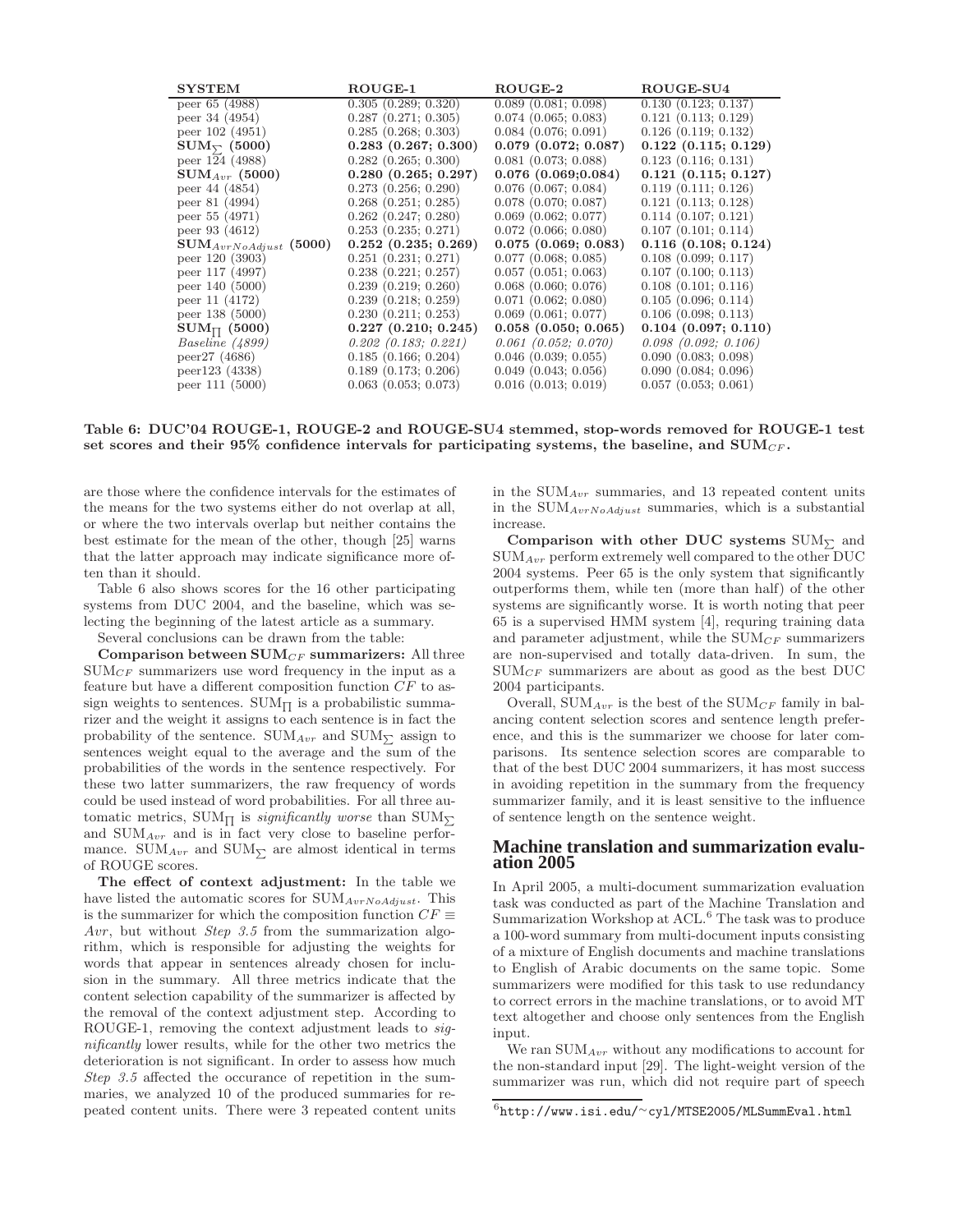| system      | pyramid | $R-2$        | $R-SU4$      | repetition |
|-------------|---------|--------------|--------------|------------|
|             | 0.52859 | 0.13076      | 0.15670      | 1.4        |
| 28          | 0.48926 | $0.16036***$ | $0.18627***$ | $3.4***$   |
| 19          | 0.45852 | 0.11849      | $0.14971***$ | 1.3        |
| $SUM_{Arr}$ | 0.45274 | 0.12678      | 0.15938      | 0.6        |
| 10          | 0.44254 | 0.13038      | 0.16568      | 1.2        |
| 16          | 0.45059 | 0.13355      | 0.16177      | 0.9        |
| 13          | 0.43429 | $0.08580***$ | $0.11141***$ | 0.4        |
| 25          | 0.39823 | 0.11678      | 0.15079      | $2.7***$   |
| 4           | 0.37297 | 0.12010      | 0.15394      | $4.1***$   |
| 7           | 0.37159 | $0.09654***$ | 0.13593      | 0.4        |

Table 7: Results from the MSE evaluation. Pyramid scores and duplication is computed for 10 test sets, automatic scores for all 25 test sets. Numbers flagged by "\*\*\*" are significantly different from the results form SUMAvr. For repetition, higher numbers are worse, indicating that there was more repetition in the summary.

tags and which excluded stop words from a given stop word list.

The official evaluation metrics adopted for the workshop were the manual pyramid score, ROUGE-2 (the bigram overlap metric) and ROUGE-SU4 (skip bigram). The skip bigram metric measures the occurrence of a pair of words in their original sentence order, permitting up to four intervening words. The metric was originally proposed for machine translation evaluation and was shown to correlate well with human judgments both for machine translation and for summarization [13, 16].

The pyramid method was used to evaluate only 10 of the test sets, while the automatic metrics were applied to all 25 test sets. The average results for each peer for the three metrics is shown in table 7. For the manual pyramid scores, none of the differences between systems were significant according to a paired t-test at the 5% level of significance. This is not surprising, given the small number of test points. There were only three peers with average scores larger than that of  $SUM_{Avr}$ , and six systems with lower average pyramid performance. We again see that  $\text{SUM}_{Avr}$  is competitive in comparison with other, more sophisticated, MDS systems in terms of content selection and is one of the best systems in avoiding repetion in the summaries.

For the automatic metrics, significance was based again on the 95% confidence interval provided by ROUGE. One system was significantly better than  $SUM_{Avr}$ , and for each of the automatic metrics there were two systems that were significantly worse than  $SUM_{Avr}$ . The rest of the differences were not significant. In table 7, results that are significantly different from those for  $SUM_{Avr}$  are flagged by "\*\*\*".

During the annotation for the pyramid scoring, the content units that were repeated in an automatic summary were marked up: we include in the results table the average number of repeated SCUs per summary for all systems.  $\text{SUM}_{Avr}$ was one of the systems with the lowest amount of repetition in its summaries, with three of the other peers including significantly more repetitive information. These results confirm our intuition that the weight update of words to adjust for context is sufficient for dealing with duplication removal problems. This experiment also confirms that  $SUM_{Avr}$  is a robust summarizer with good performance.

# **6. RELATED WORK**

Maximal Marginal Relevance (MMR) is the method for redundancy removal mentioned most often in the context of summarization research. The method was first introduced in [3] and was applied for multi-document summarization in [9]. The MMR approach was developed primarily for information retrieval and query-focused summarization, and gives a summarizer sensitivity to context by reweighting sentences using a linear combination of the similarity between the sentence and  $1$ ) the query and  $2$ ) the summary sentences already selected in the summary. The best sentence is considered the one that is most similar to the query and least similar to the text that is already in the summary. In [9], the technique was used to create multi-document extracts of 25 sets of 10 articles each. The evaluation was done by computing the cosine similarity between the extract and a human model extract for the same set. In this setting, extracts produced using MMR and those not using the technique received the same evaluation score, and thus the usefulness of the technique could not be demonstarted. Many systems use the MMR idea for generic multi-document summariza- $\{\text{tion},^7\}$  where no user query is available, by setting a single paramater for similarity and rejecting all sentences that have similarity with the already chosen part of the summary that exceeds this predefined treshold. An evaluation of how changing this paramater influences the quality of the summaries has not been reported. In addition to this similarity parameter, the similarity measure that is used makes a difference for the success in duplication removal, as reported in [20], who focused on the study of different similarity metrics for duplication removal.

# **7. CONCLUSIONS**

Our analysis using the DUC datasets shows that frequency has a powerful impact on the performance of summarization systems, provided that a good composition function is used. Our results show that averaging word probabilities yields a system that performs comparably to other state-of-theart systems and that outperfoms many of the participating systems. When context is taken into account and probabilities are adjusted when the word has already appeared in the summary, performance based on content shows an improvement, but more importantly, repetition in the summary significantly decreases.

These results suggest that the more complex combination of features used by state-of-the-art systems today may not be necessary and the contribution of such features needs to be precisely isolated. They highlight the fact that composition plays an important role in performance, but is an unknown for most state-of-the-art systems, who often do not report the composition function that was used. Furthermore, they demonstrate that repetition can be reduced within the same frequency-based model.

It is worth noting that the presented summarization algorithm uses frequency in a greedy way, choosing the current best sentence at each iteration. Such an approach does not take advantage of the result we demostrated that human summaries tend to have high likelihood under a multinomial model. This fact could be used in a global optimization algorithm, possibly leading to better results.

<sup>7</sup>See for example the online DUC 2004 proceeding